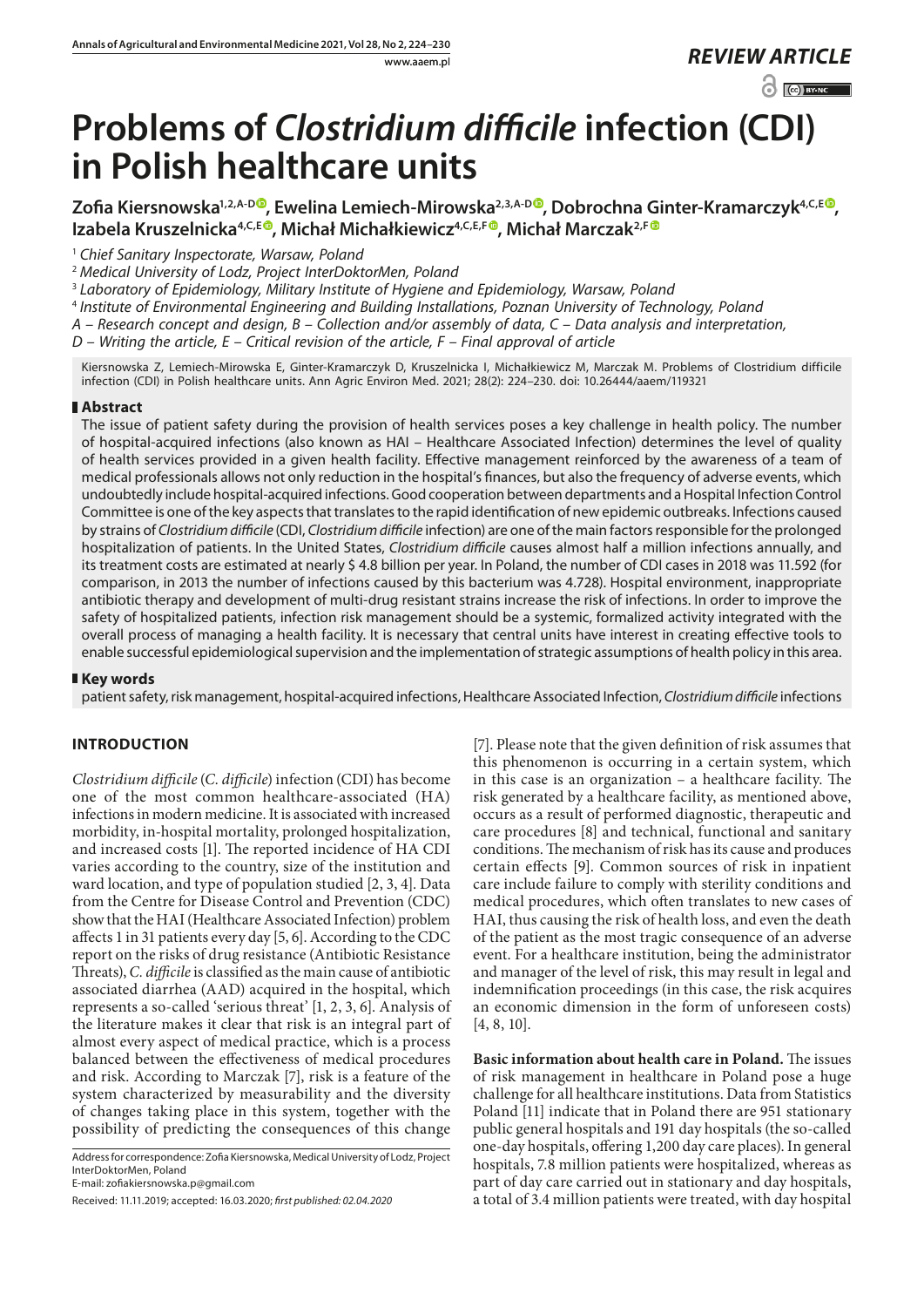patients accounting for 3.4% of the total number of patients treated in day-care. Another form of medical care aimed at alleviating pain and suffering in the final stage of the patient's life are the 95 stationary hospices and 66 palliative care departments, which provided 34.6 thousand people with care. This form of care is also provided in palliative and hospice care wards in general hospitals. One of the most significant challenges in the health care system is to ensure that the medical staff are properly educated and deployed [11, 12]. In 2017, the average length of time the patient stayed in the hospital ward, on a national scale, amounted to 5.3 days. Longer stays were recorded, among others, in the following departments: haematology (1.3 days longer), rehabilitation and geriatrics (0.4 days longer), toxicological and cardiac surgery (0.3 days longer).

In the face of the progressive aging process of society, long-term care facilities play an important role in health care, providing patients with round-the-clock nursing, care and rehabilitation services, as well as the continuation of pharmacological and dietary treatment over a longer period of time. Another indicator showing the activity of the wards is the average use of beds per year. This ratio for all hospitals in Poland was 65.8%, or 240 days.

According to the Supreme Audit Office Report (2018), on 30 June 2017 in Poland, there were only 110 doctors with a specialization in medical microbiology who were professionally active. In 4 provinces there was a complete lack of physicians with this specialty, and in other provinces their number varied from 2–18. A similarly bad situation existed in the case of specialists in the field of epidemiology, of whom there were 219 in Poland. In addition, there are not enough epidemiological nurses to participate in broadly understood infection control, which involves, among others, controlling the sanitary and epidemiological status of the hospital, maintaining an infection record, staff training, supervising and monitoring the work of staff, and participating in planning care for a patient suffering from hospital infection. According to the Infection Control Act, the number of epidemiological nurses should not be less than 1 per 200 hospital beds, which is not observed in many hospitals. Keeping a record of infections in hospitals also plays an important role. The Supreme Audit Office [12] control showed that registration cards prepared by doctors were unreliable and often lacked much information. 18% of the cards audited by the Supreme Audit Office (696 cards), did not describe any risk factors, 23% of the cards did not include any antibiotic treatment, more than 15% of the cards had no record of a microbiological examination being performed, 4% of the cards did not specify the clinical form of infection, and 3% of the cards lacked patient data. In addition, 246 cards were issued by doctors with a delay of up to 288 days. In 2 hospitals, no such register was kept at all, which was in contravention of the Infection Control Act.

**Risk management process.** This is a process that covers all activities related to analyzing, limiting, eliminating and managing a team in a particular case [13]. It is also described with the use of detailed recognition of the nature and extent of the potential threat, allowing the selection of preventive actions within an appropriate time frame. The given definitions indicate that patient safety depends on: recognition of the risk and the adoption and implementation of actions determined on the basis of its assessment and

analysis. The most important in this respect is played by the personnel policy, which will affect the effective monitoring of infections and the implementation of infection prevention procedures [13, 14].

An efficiently functioning system is flexible in relation to the active corrective actions being taken. The literature on the subject shows that the rapid spread of pathogenic microorganisms in a hospital environm (e.g. *C. difficile*) is the result of a lack of effective control and inadequate selection of tools for HAI supervision.

Risk management is a series of activities that in terms of quality issues should be put in the form of a PDCA cycle in which successive stages are repeated cyclically: Plan – Do – Check – Act, which leads to improved safety in the field of medical services provided [14]. The 'Deming wheel' scheme of cyclical actions to prevent infection is shown in Figure 1.



**Figure 1.** The 'Deming wheel' scheme of cyclical actions to prevent infection [15]

The hospital infection control team (hereinafter referred to as 'the team') should provide information on the epidemiological situation of each hospital unit on an ongoing basis, and adapt existing procedures to the current problems of the facility [16]. According to the Act, the team shall consists of: a properly trained doctor, nurses / midwives – as specialists in epidemiology, numbering not less than 1 person per 200 hospital beds, and a laboratory diagnostician as a specialist in microbiology, if the doctor does not have specialization in this field [16, 17].

Activities undertaken by the team should make reference to the 'Deming wheel' diagram and should include, among others, the following processes:

- • creating a local plan of action;
- • continuous and effective monitoring of the epidemiological situation;
- • analyzing and actively influencing the minimization of the risk of infection in hospitalized patients;
- • developing and efficiently implementing an infection prevention procedure [14].

The expected result of activities conducted in a consistent way from the aspect of HAI control is the improvement of the quality of medical services and the reduction of patient hospitalization costs. The tasks of a physician-epidemiologist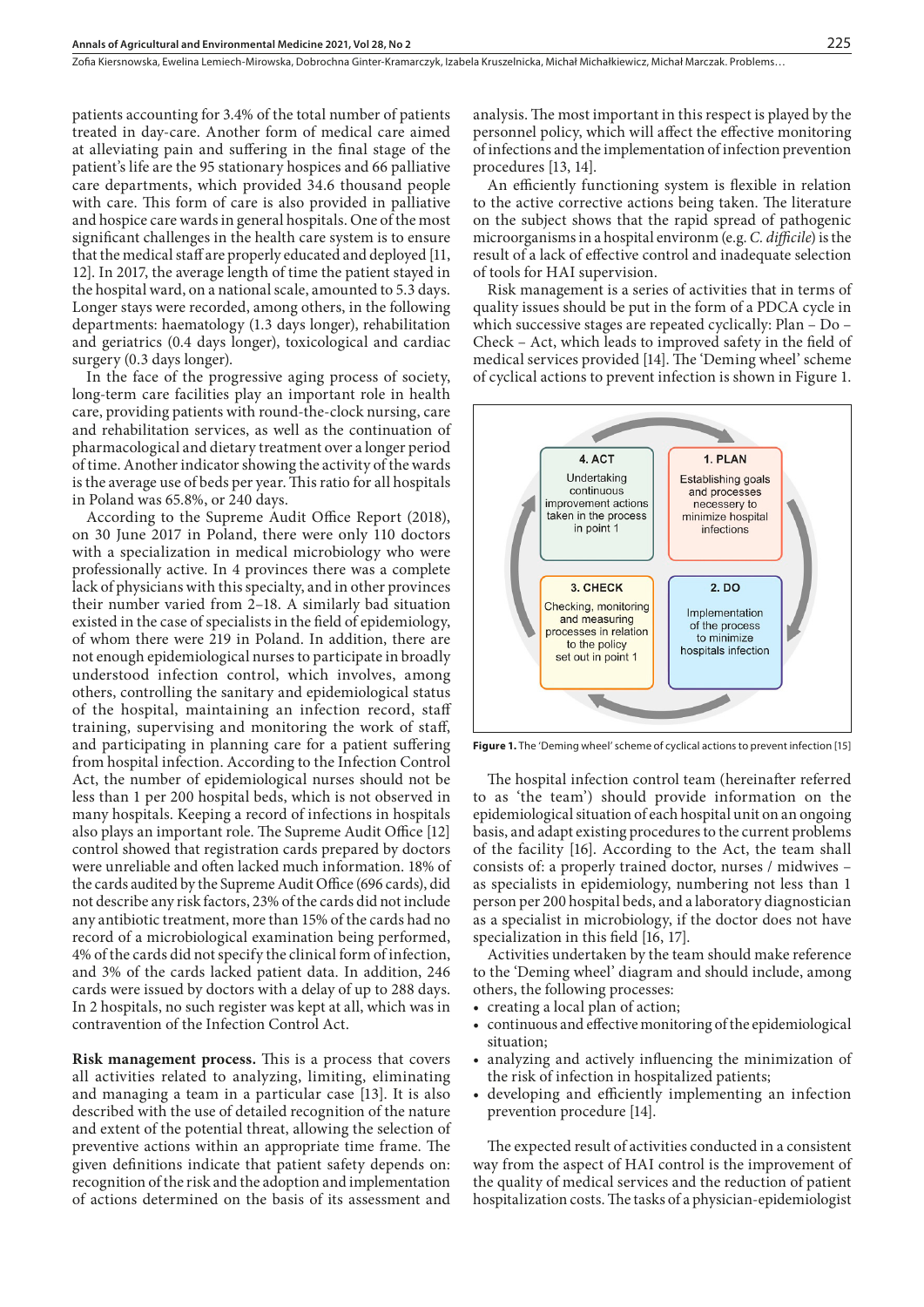should include: supervising anti-epidemic activities in situations where the number of infections increases drastically; exercising internal control of hygiene standards on a regular basis; developing preventive programmes, participating in the work of the antibiotic therapy team, and implementing training courses for the staff.

Good cooperation of the team with other hospital units translates to:

- accelerating the process of identifying the factor responsible for the infection (in cooperation with a microbiologist);
- replacement of empirical therapy by targeted treatment;
- successful elimination of epidemic outbreaks by undertaking efficient and effective actions;
- increasing staff awareness of the correct principles of hand disinfection and hygiene (all employees);
- precise procedures for surface disinfection and sterilization of medical equipment (sterilization point);
- reducing the amount of antibiotics consumed and the number of patients hospitalized due to severe infections (hospital pharmacy, hospital antibiotic policy team);
- • obtaining detailed data on the health situation in the hospital, and financial expenses resulting from the implementation of individual medical procedures (liaison nurses and a team of coordinating doctors)[18].

The organization of the infection risk management system is shown in Figure 2.



**Figure 2.** Organization of infection risk management system

The risk management system should be based in schemes and procedures for which it is certain that they will translate into measurable benefits, for instance by reducing a given threat to a level that is universally acceptable and does not pose a threat to the functioning of the entity.

According to ISO 31000, the tasks of senior management include, among others, risk identification, risk assessment and evaluation, and risk management, as well as risk monitoring and related communication (Fig. 3). This paper refers to ISO 31000: 2009 Risk Management – Principles and Guidelines [19, 20]. The ISO 31000 standard is largely based on solutions developed by AIRMIC / ALARM / IRM Risk Management Standard, which is commonly referred to as the FERMA (Federation of European Risk Management Associations) standard [9]. Its primary objective, in terms of health care, is to reduce the impact of negative factors on patient safety, staff and the entire facility.

Risk management in a healthcare facility is a process that consists of many stages. The first stage, which is risk identification, involves 2 activities:



**Figure 3.** Risk management process

- 1) identification of microorganisms that cause infection, e.g. *C. difficile*, their virulence and transmission paths;
- 2) elimination of procedures that pose a risk to patients, visitors and staff, for instance, data from observation of hospital practices (e.g. hand hygiene), improper decontamination of medical equipment, risk of admission of a patient with an infectious disease, microbiological data (e.g. presence of multi-drug resistant microorganisms).

These activities are aimed at identifying the risk of rare events that could have serious health consequences, and identifying common problems or practices that affect the quality of hospital health care. Risk identification tools are most often based on the 'brainstorming' method or questionnaires, which, by discussing respective areas, describe both internal and external factors that may negatively affect these processes. The next step is to obtain evidence by the way of investigation, which usually requires expert knowledge.

Risk analysis is performed using a step-by-step method through a phased analysis of places and situations of ensuing omissions. Quantitative assessment is carried out mainly with the use of IT tools, and qualitative analysis is carried out with the use of a descriptive method, e.g. estimating possible consequences of risk. Thorough analysis uses reports from the infection control team, in this case those that concern the spread of *C. difficile*. The ongoing evaluation is looking for answers to such questions as: Why are there infections? How often do they happen? What are the likely consequences of not taking appropriate actions? How much does it cost to prevent this? [21]. Risk-related simulations can be performed with the use of, among others, Business Impact Analysis (BIA), SWOT (Strengths, Weaknesses, Opportunities and Threats) analysis, and event trees.

The next stage of the risk management process is risk control and an attempt to implement solutions that completely eliminate risk or reduce it to a minimum level. This is the so-called 'risk response', which directly involves its effects. One of the possible solutions is to shift responsibility onto the private sector, i.e. the use of an out-sourcing method, e.g. in the area of laundry, sterilization of medical instruments, disposal of clothing and hazardous waste, etc.

The final stage of the process is assessment of the implemented activities carried out by reviewing the merits of the introduced processes, audits, and monitoring of adverse events, which consists of ongoing, systematic data collection, its analysis and interpretation. The assessment of the effects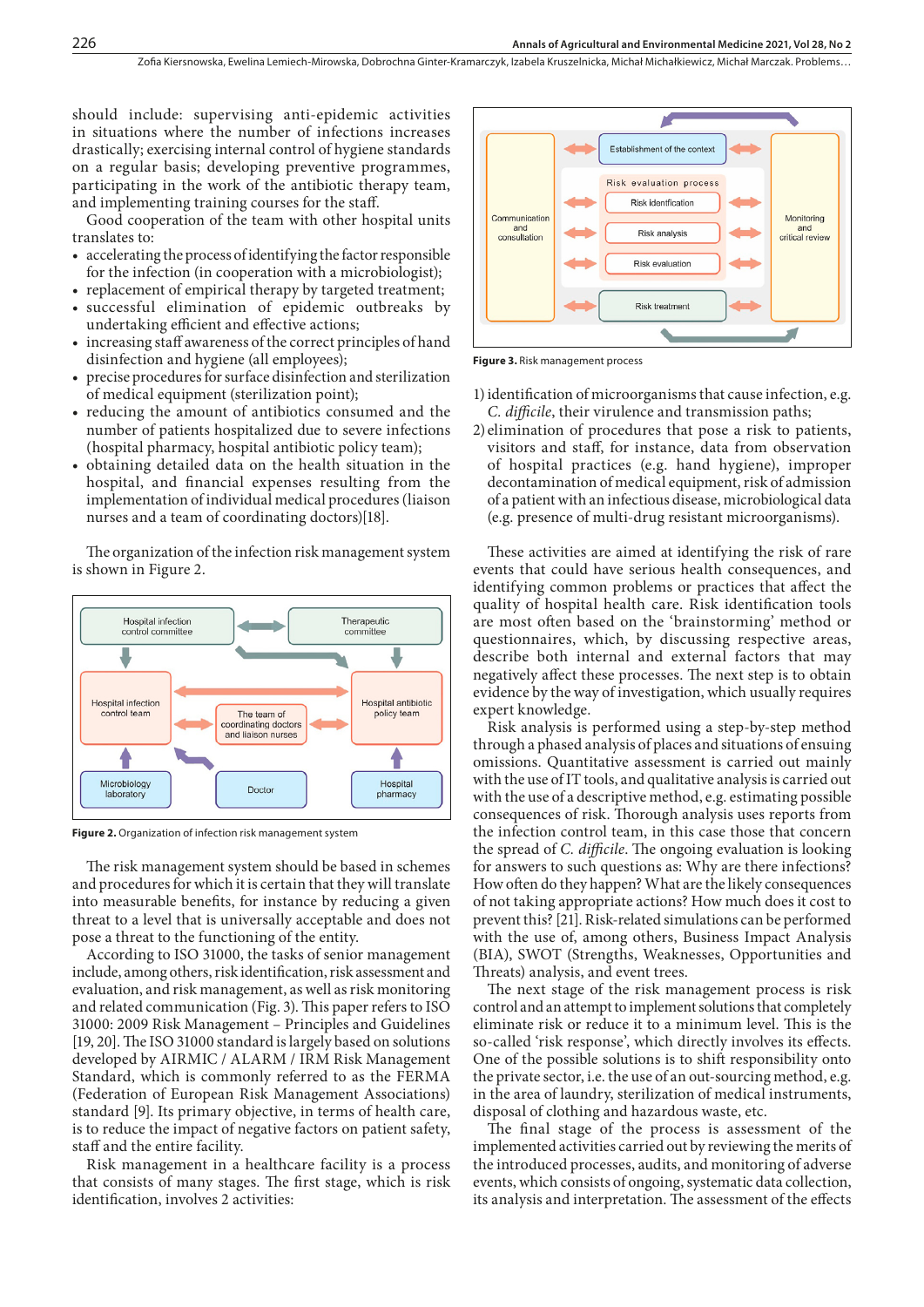of implemented corrective actions is most often handed over to the managers of relevant units and the hospital's management in order to plan and implement appropriate preventive actions.

**Characteristics of the** *Clostridium difficile* **strains***. Clostridium difficile* is a Gram-positive, spore-forming, strictly anaerobic bacillus which was first isolated from the stool of a healthy infant by Hall and O'Toole in 1935. The species name was chosen to reflect the difficulty with its culture and isolation. Pseudomembranous colitis was first described in 1893, but it was not until 1978, however, that George et al. associated *C. difficile* with human disease, and discovered that it was the organism responsible for the majority of cases of antibiotic-associated diarrhea. [22, 23]. This bacterium can be a normal part of the intestinal microflora detected in healthy individuals, but without causing disease by its presence (asymptomatic carrierstate affects approximately 3% of adults and two-thirds of children) [24].

*C. difficile* is a rod-shaped bacterium that can exist in a vegetative or spore form. In its spore form, the bacterium can survive harsh environments and common sterilization techniques. Spores of *C. difficile* are resistant to high temperatures, ultraviolet light, harsh chemicals, and antibiotics. Furthermore, because the spores are resistant to antibiotics, they can remain in the gastrointestinal tract and potentially contribute to recurrent disease following treatment and eradication of vegetative *C. difficile*. Pathogenic *C. difficile* organisms release 2 potent toxins that ultimately mediate diarrhoea and colitis. These large exotoxins, toxin A (TcdA), a 308-kDa enterotoxin, and toxin B (TcdB), a 270 kDa cytotoxin, exhibit an overall homology of approximately 63% at the amino acid level. Most enteropathogenic strains produce both toxins simultaneously. It is suggested that TcdA and TcdB work synergistically, based on the fact that a TcdB effect is dependent on tissue damage brought about by TcdA. TcdA has been regarded as the most important factor in diarrhoeal disease, but an increasing number of reports also show disease caused by TcdA-negative strains, thereby implying a more important and TcdA-independent role of TcdB in pathogenesis. Additionally, a binary toxin of *C. difficile* is currently being studied as a possible new virulence marker. This binary toxin, an actin-specific ADPribosyl transferase, can be present in up to 10% of *C. difficile*  strains, but its prevalence is influenced by the selection of strains. The binary toxin is encoded by the cdtA gene (the enzymic component) and the TcdB gene (the binding component). The extent to which this toxin contributes to the pathogenicity of CDI is now being researched [22–33].

The clinical picture of CDI takes the form from mild self-limiting diarrhea to symptoms of toxic megacolon (*megacolontoxicum*) [22, 24]. *C. difficile* can be characterized according to its ribotyping which is performed using the polymerase chain reaction. In the last 10 years in highlydeveloped countries a distinct increase in the incidence and severity of antibiotic associated diarrhea caused by *C. difficile* has been observed. It is associated, for example, with the appearance of a new epidemic strain of *C. difficile* (BI/ NAP1/BI/027) (*North American Pulsed Field Type*) otherwise known as PCR 027 ribotype, also producing, apart from the increased amount of toxins A and B, a so-called binary toxin (ADP-ribosyl transpherase). Recurrent infections have been

identified as a special problem in CDI treatment because standard therapy failure rates are increasing. Ribotype 027 was found to have reduced susceptibility to metronidazole, rifampicin, moxifloxacin, clindamycin, imipenem, and chloramphenicol. This is clinically and financially concerning as it leads to severe disease presentation, as well as antimicrobial resistance with high morbidity and mortality rates, compared to other strains. Strains, such as ribotype 027 (especially its spores), spread more easily within the hospital because they can resist the hospital environment, cleaning, and disinfectants [1]. During an outbreak of CDI in hospitals in Poland from September 2011 – August 2013, the prevalence of this strain was shown to be 48%. The clinical symptoms of infection include fever, loss of appetite, nausea, and severe abdominal pain. A peculiar clinical and economic problem are recurrent infections, which are most often characterized by resistance to standard treatment. Risk factors for recurrence of infections include: another CDI episode in the patient's medical history, inadequate antibiotic therapy, long hospitalization, stay in the intensive care unit (ICU), age over 65 years, and infection caused by the strain of NAP1/BI/027 [26, 29, 33].

**Risks associated with CDI.** In Polish legislation, *C. difficile*  is on the list of alarm factors [30], which means that it has been classified as a real risk to patients, staff, and the general public. Between 2013–2018 in Poland, infections caused by *C. difficile* more than doubled (Tab. 1, Fig. 1). The lowest rates of intestinal infections caused by *C. difficile* occurred in the Lubuskie, Opolskie and Podkarpackie provinces, i.e. in areas where there are no specialists in the field of medical microbiology, while the highest rates were usually recorded in the Mazowieckie province, where the number of specialist doctors is the highest. Therefore, it can be assumed that the lack of appropriate medical personnel means that the diagnostics conducted for *C. difficile* is inaccurate and incomplete, and the actual number of cases may be significantly higher. The risk of nosocomial spread of this microorganism results from its ability to produce spore forms [26, 27]. Spore forms have the ability to live outside of the human body for a long time (sometimes up to several months), and are very resistant to disinfectants. They spread rapidly in the hospital environment due to their high resistance to drying-out, temperature and chemical substances [31].

Among the important factors increasing the risk of CDI, are the use of broad-spectrum antibiotics that destroy the intestinal microbiota, creating a niche for the free reproduction of pathogenic bacilli. Medicinal products that are most likely to contribute to diarrheal symptoms or complications in the form of pseudomembranous colitis include: penicillins, cephalosporins, fluoroquinolones and clindamycin [32]. CDI risk factors also include: advanced age, the use of immunosuppressive drugs, cytostatics, proton pump inhibitors, concomitant diseases, gastrointestinal surgery procedures, long hospitalization, and incorrect medical procedures related to the patient's stay in hospital [26, 33]. National Institute of Hygiene statistics indicate that the most vulnerable persons are those over 65 years of age, whereas women only slightly prevail in the overall number of cases.

In the United States, CDI cases are identified with similar intensity to infections caused by methicillin-resistant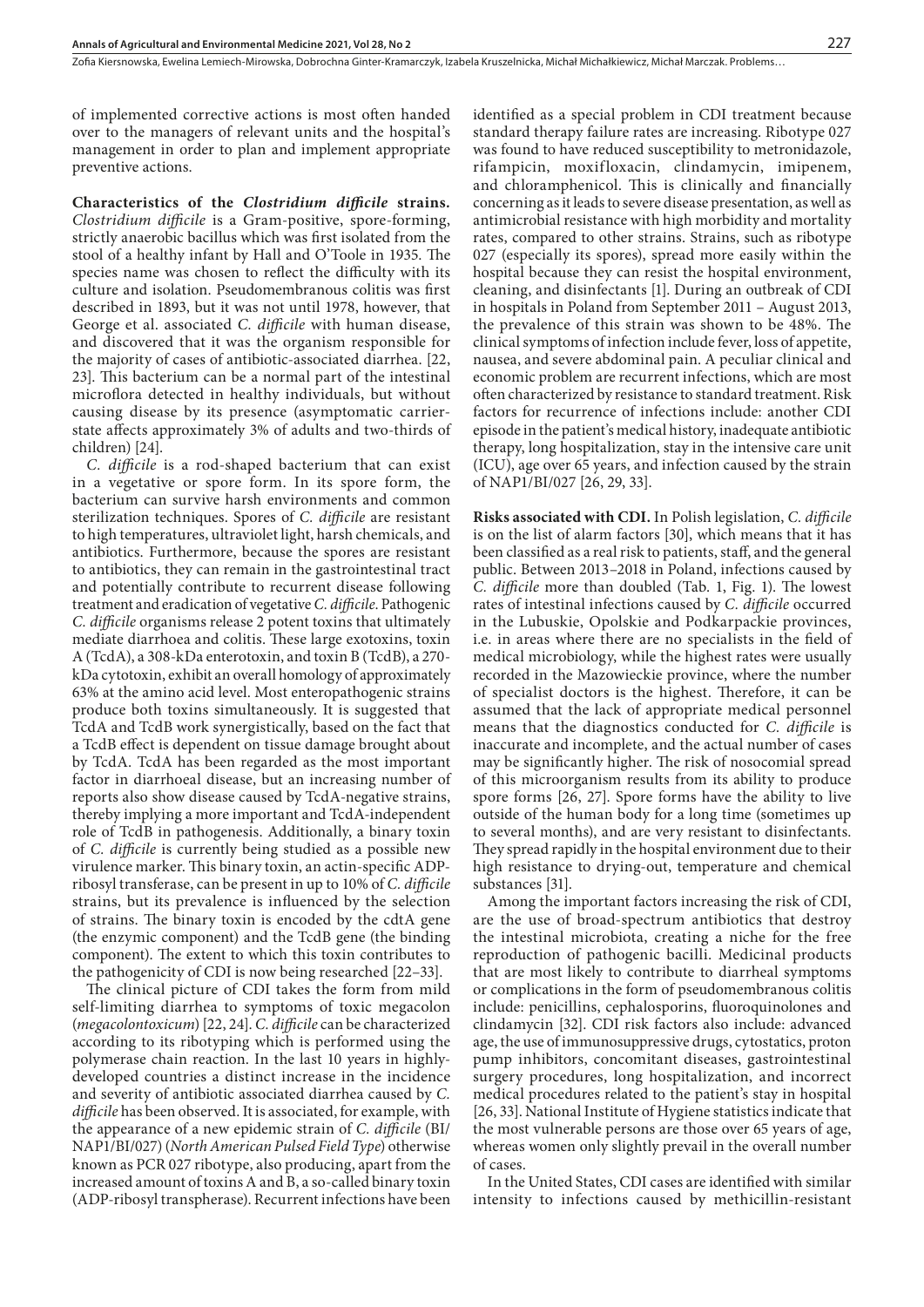**Table 1.** Intestinal infections caused by *Clostridium difficile*: number of cases, incidence rate and number of hospitalized persons by provinces in selected years, according to: National Institute of Hygiene Reports, Department of Infectious Disease Epidemiology and Surveillance, Laboratory of Monitoring and Analysis of Epidemiological Situations [3]

|                     | No. of cases per year<br>Year |      |      |      | Incidence rate per 100 thousand |      |      |      | No. of hospitalized persons<br>Year |      |      |      |
|---------------------|-------------------------------|------|------|------|---------------------------------|------|------|------|-------------------------------------|------|------|------|
| Province            |                               |      |      |      | Year                            |      |      |      |                                     |      |      |      |
|                     | 2013                          | 2014 | 2016 | 2018 | 2013                            | 2014 | 2016 | 2018 | 2013                                | 2014 | 2016 | 2018 |
| Dolnośląskie        | 176                           | 187  | 160  | 315  | 6.0                             | 6.4  | 5.5  | 10.9 | 168                                 | 186  | 156  | 301  |
| Kujawsko-pomorskie  | 297                           | 324  | 456  | 736  | 14.2                            | 15.5 | 21.9 | 35.4 | 277                                 | 308  | 364  | 554  |
| Lubelskie           | 202                           | 243  | 736  | 1319 | 9.3                             | 11.3 | 34.5 | 62.2 | 195                                 | 233  | 661  | 1255 |
| Lubuskie            | 32                            | 28   | 112  | 239  | 3.1                             | 2.7  | 11.0 | 23.5 | 27                                  | 27   | 111  | 238  |
| Łódzkie             | 280                           | 270  | 576  | 1057 | 11.1                            | 10.8 | 23.1 | 42.8 | 280                                 | 266  | 496  | 1041 |
| Małopolskie         | 265                           | 364  | 505  | 545  | 7.9                             | 10.8 | 15.0 | 16.0 | 263                                 | 356  | 495  | 516  |
| Mazowieckie         | 1112                          | 1658 | 1627 | 1984 | 21.0                            | 31.1 | 30.4 | 36.8 | 922                                 | 1096 | 900  | 1083 |
| Opolskie            | 233                           | 229  | 249  | 284  | 23.1                            | 22.8 | 25.0 | 28.7 | 220                                 | 220  | 243  | 272  |
| Podkarpackie        | 183                           | 194  | 250  | 312  | 8.6                             | 9.1  | 11.8 | 14.7 | 180                                 | 188  | 242  | 280  |
| Podlaskie           | 67                            | 168  | 233  | 368  | 5.6                             | 14.1 | 19.6 | 31.1 | 65                                  | 165  | 231  | 361  |
| Pomorskie           | 205                           | 758  | 1082 | 763  | 8.9                             | 33.0 | 46.8 | 32.8 | 198                                 | 731  | 972  | 698  |
| Śląskie             | 858                           | 956  | 1424 | 1784 | 18.6                            | 20.8 | 31.2 | 39.3 | 844                                 | 935  | 1396 | 1753 |
| Świętokrzyskie      | 104                           | 247  | 348  | 405  | 8.2                             | 19.5 | 27.7 | 32.5 | 103                                 | 198  | 225  | 320  |
| Warmińsko-mazurskie | 97                            | 155  | 210  | 375  | 6.7                             | 10.7 | 14.6 | 26.2 | 95                                  | 147  | 204  | 364  |
| Wielkopolskie       | 284                           | 338  | 375  | 569  | 8.2                             | 9.7  | 10.8 | 16.3 | 282                                 | 326  | 370  | 541  |
| Zachodniopomorskie  | 343                           | 307  | 373  | 537  | 19.9                            | 17.9 | 21.8 | 31.5 | 338                                 | 306  | 364  | 507  |



**Figure 4.** Situation of *Clostridium difficile* in Poland (overall number of cases and hospitalizations) [3]

*Staphylococcus aureus* (MRSA), and both of these pathogens are responsible for the majority of healthcare-associated infections, more precisely as an adverse event of this care [13]. Data from the USA and Europe indicate a range from 10 to up to 90 cases of CDI per 10,000 hospitalizations annually [34]. Research conducted at the University Hospital in Kraków, Poland, in 2008–2014 showed that over 2/3 of patients diagnosed with *C. difficile* were infected during their stay in hospital [35]. *Reports on the incidence rate of infectious diseases, infections and poisoning in Poland* (Polish: *Raporty ws. zachorowań na choroby zakaźne, zakażenia i zatrucia w Polsce)*, prepared for the needs of NIZP-PZH/PIS for the years 2013–2018, show that the incidence rate of CDI more than doubled [3]. The incidence rate in Poland in 2013 was 12.3 per 100,000 inhabitants, while by 2018 it reached 30.2, with a total of 11,592 cases (Fig. 5). In England, over the past year, the incidence rate of *C. difficile* was 24 cases per 100,000 inhabitants, giving a total of 13,286 patients diagnosed with CDI. Intensive anesthesiological and surgical departments (including neurosurgery, general surgery) invariably excel at the forefront in terms of infection risk analysis.



**Figure 5.** Incidence rate per 100,000 inhabitants of *C. difficile* in Poland [3]

The risk of *C. difficile* infection during hospitalization is due to many factors, not only the individual traits of the patient, the primary disease and associated conditions that cause endogenous infection, but results also from the invasiveness of procedures, activities of the medical staff, work organization, antibiotic policy, and technical, functional and sanitary conditions, i.e. the accepted risk management system in a healthcare facility [32].

**Risks and costs.** In the literature, there are no unambiguous and accurate data on the costs incurred due to infections caused by *C. difficile.* They can exhibit significant variations due to methodological differences and gaps related to the indirect medical costs, and other factors classified in the category of hidden costs that directly translate to the costliness of CDI. The discrepancies can be partly explained by differences in the analyzed reimbursement systems. A recent meta-analysis focusing on costs in patients from the USA for 2005–2015, showed that the average cost of treatment for a patient diagnosed with CDI was USD 21,448. Financial expenses associated with the treatment of post-antibiotic diarrhea in inpatient treatment was 1.5 times higher compared to outpatient treatment [34]. Research from 2014 showed that 606,058 cases of *C. difficile* infections (429,237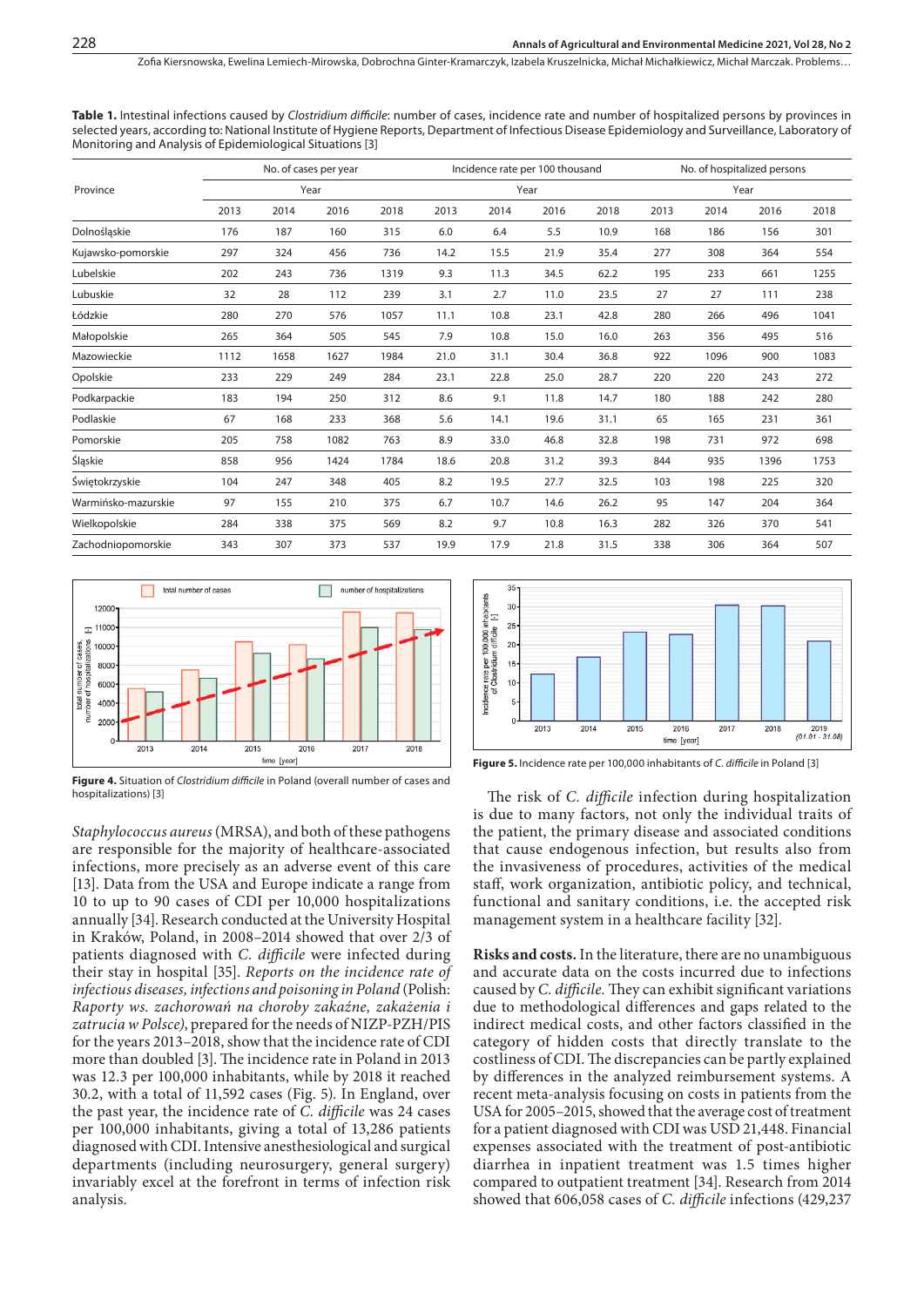primary cases and 166,821 recurrent cases) cost the system nearly USD 5.4 billion [36]. Previous research conducted in 2009–2011 indicated that the individual costs of therapy for a patient with CDI was USD 27,408, while the duration of the patient's stay at the facility, on average, was longer by 5.7 days. A significant difference was also observed in the mortality of patients hospitalized with primary and secondary *C. difficile*  infection – 10.2% and 23.2%, respectively [36].

In France, it was estimated that the average cost of treating a patient with CDI is Euro 9,575, which meant an additional Eurro 163.1 million contributed by the State to the health care system [37]. In Germany, the additional costs associated with *C. difficile* infection for patients with primary and secondary diagnosis reached Euro 536 and 6,299, respectively. For patients who had recurrent CDI episodes, the additional costs increased to Euro 7,654. In the United States, the economic impact of recurrent *C. difficile* infections has been estimated at USD 1.5 billion [38]. Data analysis showed that CDI recurrence during the period of 42 days occurs in up to 10.6% of patients, and the average additional costs of treatment reach USD 11,631*. C. difficile* infections (CDIs) are becoming more common and more serious. About 42.9 CDI cases/10,000 patient-days are diagnosed each day in Europe, whereas in Poland, 5.6 CDI cases/10,000 patient-days are reported; however, the median for European countries is 2.9 CDI cases/10,000 patient-days. Corresponding studies concerning the costs incurred in treating *C. difficile* infections have not been conducted on the Polish population, but available epidemiological data and results of studies from other countries suggest that the economic trends are similar to other European countries [31, 39, 40]. European analysis shows that the overall cost of treatment of a patient with CDI amount to Euro 33,840. These costs will increase from year-to-year due to the progressive aging of the population. It is estimated that in Europe in 2050, there will be over 134 million people aged at least 65 years [41].

impact on the prolonged hospitalization of patients, thus causing an increase in financial expenses incurred by hospitals. The main predisposing factors for the occurrence of CDI concern such factors as: lowered immunological response, previous CDI episode in the patient's history, exposure to other antibiotics, kidney failure, age over 65 years, weakened immunological response to toxin *C. difficile*, serious basic illness, long hospitalization, stay in an intensive care unit, and infection with the NAP1/BI/027 strain. Existing methods of first line therapy of CDI (vancomycin, metronidazole) do not always lead to healing, but they also do not protect from recrudescence because they do not eliminate the spores of *C. difficile*. The main therapeutic options include drugs such as metronidazole, vancomycin, and to a lesser extent, fidaxomicin, and graft intestinal bacteria – faecal microbiota transplantation (FMT) (Tab. 2) [42].

Fidaxomicin is a therapeutic option with justifiable hope, this is a new macrocyclic antibiotic which is not absorbable from the digestive tract, fights spores, is selectively aimed at *C. difficile,* and in clinical trials has had better results than vancomycin. The current study has presented CDI prevention in the clinical work environment, its risk factors, the principles of recognizing it, and the increasing availability of less experimental therapies for first and recurrent infections.

Minimizing the scale of nosocomial infections requires effective risk management which should be based on consistent control of the epidemiological status of the healthcare facility. A special role is played by preventive actions involving the rationalization of the applied antibiotic therapy, effective disinfection of medical equipment, improvement of the sanitary condition of patient wards, and the implementation of quick microbiological diagnostics which, in a short time, will allow identification of the source(s) of infection, as well as the isolation of patients.

Increasing the quality of medical services is inherent in reducing the number of adverse events. Achieving satisfactory results in terms of improving patient safety requires changes in the system, especially in the area of monitoring and recording new cases of contracting a disease.

## **CONCLUSION**

Infections caused by *C. difficile* are becoming an increasingly serious problem for health care units. They have a significant

Table 2. Current treatment guideline of CDI by ESCMID [42]

| Episode                                                  | First choice                                                                                                   | Second choice                                                                                                           | Third choice                                         | Non-antibiotic treatment                                                                               |  |  |
|----------------------------------------------------------|----------------------------------------------------------------------------------------------------------------|-------------------------------------------------------------------------------------------------------------------------|------------------------------------------------------|--------------------------------------------------------------------------------------------------------|--|--|
| First episode of non-<br>severe CDI                      | Metronidazole orally 500 mg<br>three times a day for 10 days                                                   | Vancomycin orally 125 mg four<br>times a day for 10 days                                                                | Fidaxomicin orally 200 mg twice a<br>day for 10 days | For mild cases; stop inducing<br>antibiotic and observe clinical<br>response at 48 hours               |  |  |
| Severe episode of CDI                                    | Vancomycin orally 125 mg four<br>times a day for 10 days                                                       | Fidaxomicin orally 200 mg twice a<br>day for 10 days                                                                    |                                                      | In the case of colon perforation<br>or severe systemic inflammation,<br>surgery is indicated           |  |  |
| Severe episode when<br>oral treatment is not<br>possible | Metronidazole 500 mg three<br>times a day 10 day and oral<br>vancomycin 500 mg four times a<br>day for 10 days |                                                                                                                         |                                                      | In the case of colon perforation<br>or severe systemic inflammation,<br>abdominal surgery is indicated |  |  |
| First recurrence of CDI                                  | Vancomycin orally 125 mg four<br>times a day for 10 days                                                       | Fidaxomicin orally 200 mg twice a<br>day for 10 days                                                                    |                                                      |                                                                                                        |  |  |
| Multiple recurrences<br>of CDI                           | Fidaxomicin orally 200 mg twice a<br>day for 10 days                                                           | Vancomycin orally 125 mg four<br>times a day for 10 days, followed<br>by vancomycin pulse strategy or<br>taper strategy |                                                      | FMT added to antibiotic treatment                                                                      |  |  |